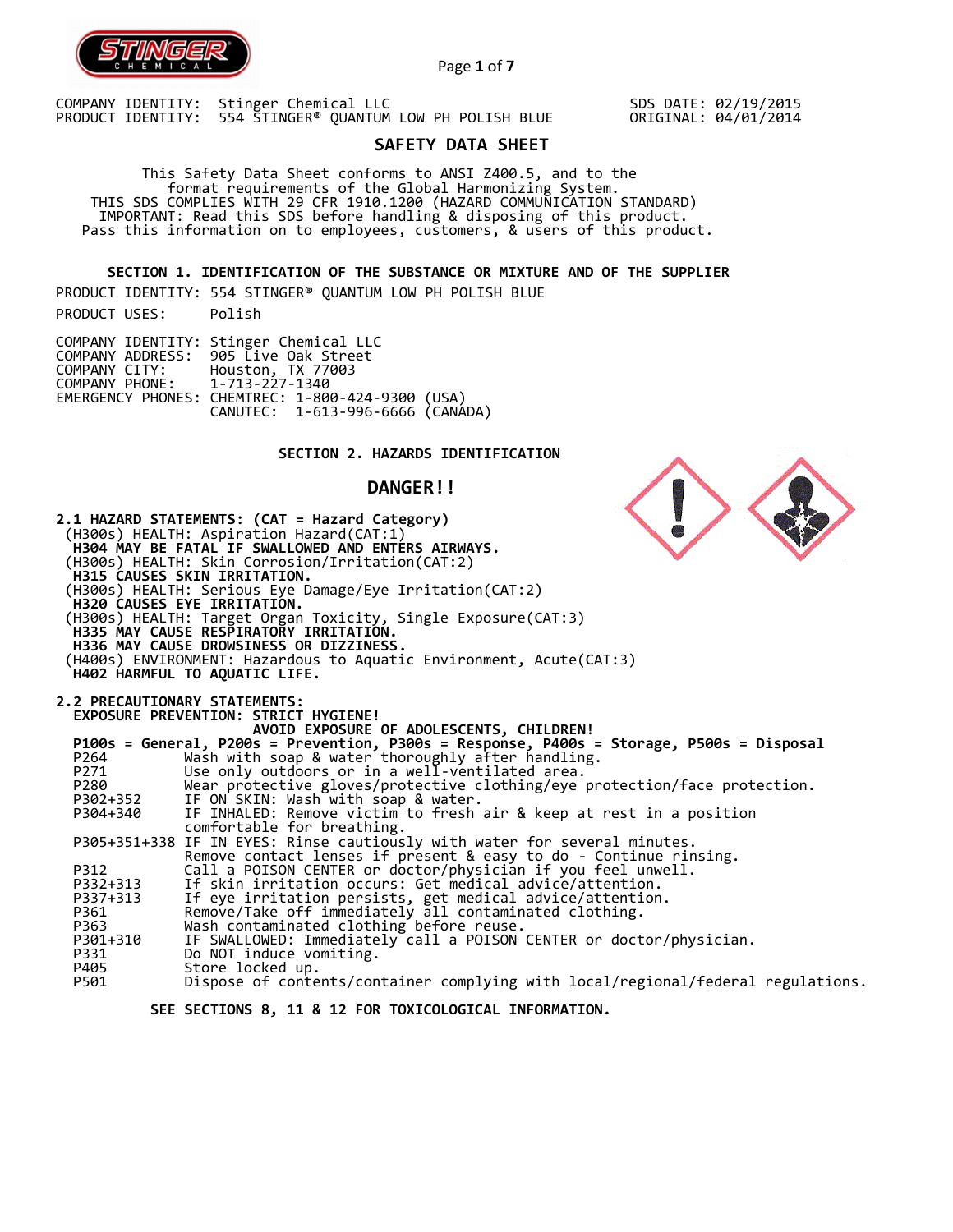|  | COMPANY IDENTITY: Stinger Chemical LLC                    |  |  |  |
|--|-----------------------------------------------------------|--|--|--|
|  | PRODUCT IDENTITY: 554 STINGER® QUANTUM LOW PH POLISH BLUE |  |  |  |

### **SECTION 3. COMPOSITION/INFORMATION ON INGREDIENTS**

| <b>MATERIAL</b><br>Water                                                                 | CAS#<br>$7732 - 18 - 5$ | <b>EINECS#</b><br>$231 - 791 - 2$ | WT %<br>50-60                |
|------------------------------------------------------------------------------------------|-------------------------|-----------------------------------|------------------------------|
| Quaternary Ammonium Compounds,<br>(hydrogenated tallow alkyl)<br>bis(hydroyethyl)methyl, |                         |                                   |                              |
| ethoxylate, chlorides                                                                    | 68187-69-9              |                                   |                              |
| C9-11 Alcohols, Ethoxylated                                                              | 68081-81-2              |                                   | 3- 6<br>3- 6<br>3- 6<br>3- 5 |
| Aminoalkoxydimethylpolysiloxane                                                          | $69430 - 37 - 1$        |                                   |                              |
| Ethylenediaminetetraacetic Acid                                                          | $60 - 00 - 4$           |                                   |                              |
| Cocamidopropyl Betaine                                                                   | 61789-40-0              |                                   | $2 - 6$                      |
| Lauryl Dimethyl Amine Oxide                                                              | $1643 - 20 - 5$         | 216-700-6                         | $2 - 6$                      |
| Citric Acid                                                                              | $77 - 92 - 9$           |                                   | $2 - 5$                      |
| Propylene Glycol                                                                         | $57 - 55 - 6$           | $200 - 338 - 0$                   | $2 - 5$                      |
| Hydrotreated Middle Distillate                                                           | 64742-46-7              |                                   | $2 - 5$                      |
| 2-Butoxyethanol                                                                          | $111 - 76 - 2$          |                                   | $2 - 4$                      |
| Methyl Chloro Isothiazolinone                                                            | $26172 - 55 - 4$        |                                   | 0-                           |

The specific chemical component identities and/or the exact component percentages of this material may be withheld as trade secrets. This information is made available to health professionals, employees, and designated representatives in accordance with the applicable provisions of 29 CFR 1910.1200̄ (I)(1).  $\overline{\phantom{a}}$ 

TRACE COMPONENTS: Trace ingredients (if any) are present in < 1% concentration, (< 0.1% for potential carcinogens, reproductive toxins, respiratory tract mutagens, and sensitizers). None of the trace ingredients contribute significant additional hazards at the concentrations that may be present in this product. All pertinent hazard information has been provided in this document, per the requirements of the Federal Occupational Safety and Health Administration Standard (29 CFR 1910.1200), U.S. State equivalents, and Canadian Hazardous Materials Identification System Standard (CPR 4).

### **SECTION 4. FIRST AID MEASURES**

4.1 MOST IMPORTANT SYMPTOMS/EFFECTS, ACUTE & CHRONIC: See Section 11 for symptoms/effects, acute & chronic.

4.2 GENERAL ADVICE:

 First Aid responders should pay attention to self-protection and use the recommended protective clothing (chemical resistant gloves, splash protection). If potential for exposure exists, refer to Section 8 for specific personal protective equipment.

4.3 EYE CONTACT:

 If this product enters the eyes, check for and remove any contact lenses. Open eyes while under gently running water. Use sufficient force to open eyelids. "Roll" eyes to expose more surface. <u>Minimum</u> flushing is for 15 minutes. Seek immediate medical attention.

4.4 SKIN CONTACT:

 If the product contaminates the skin, immediately begin decontamination with running water. <u>Minimum</u> flushing is for 15 minutes. Remove contaminated clothing, taking care not to contaminate eyes. If skin becomes irritated and irritation persists, medical attention may be necessary. Wash contaminated clothing before reuse, discard contaminated shoes.

4.5 INHALATION:

 After high vapor exposure, remove to fresh air. If breathing is difficult, give oxygen. If breathing has stopped, trained personnel should immediately begin artificial respiration. If the heart has stopped, trained personnel should immediately begin cardiopulmonary resuscitation (CPR). Seek immediate medical attention.

4.6 SWALLOWING:

 If swallowed, CALL PHYSICIAN OR POISON CONTROL CENTER FOR MOST CURRENT INFORMATION. If professional advice is not available, give two glasses of water to drink. DO NOT INDUCE VOMITING. Never induce vomiting or give liquids to someone who is unconscious, having convulsions, or unable to swallow. Seek immediate medical attention.

4.7 RESCUERS: Victims of chemical exposure must be taken for medical attention. Rescuers should be taken for medical attention, if necessary. Take a copy of label and SDS to physician or health professional with victim.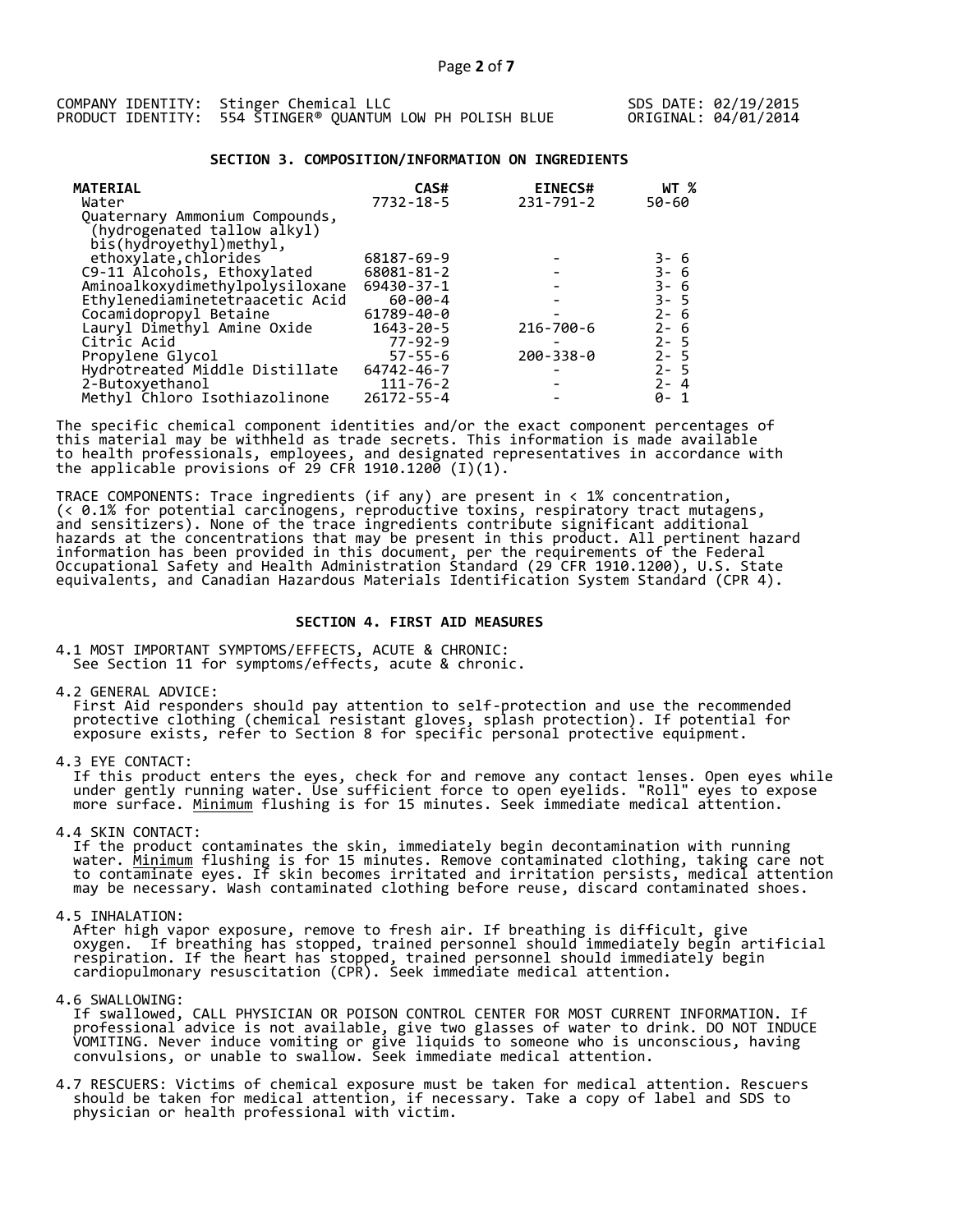COMPANY IDENTITY: Stinger Chemical LLC PRODUCT IDENTITY: 554 STINGER® QUANTUM LOW PH POLISH BLUE SDS DATE: 02/19/2015 ORIGINAL: 04/01/2014

# **SECTION 4. FIRST AID MEASURES (CONTINUED)**

4.8 NOTES TO PHYSICIAN:

 There is no specific antidote. Treatment of overexposure should be directed at the control of symptoms and the clinical condition of the patient. Any material aspirated during vomiting may cause lung injury. Therefore, emesis should not be induced mechanically or pharmacologically. If it is considered necessary to evacuate the stomach contents, this should be done by means least likely to cause aspiration (such as: Gastric lavage after endotracheal intubation).

# **SECTION 5. FIRE FIGHTING MEASURES**

5.1 FIRE & EXPLOSION PREVENTIVE MEASURES: NO open flames. NO contact with oxidants. Above flash point, use a closed system, ventilation, explosion-proof electrical equipment, lighting. Do NOT use compressed air for filling, discharging, or handling.

- 5.2 SUITABLE (& UNSUITABLE) EXTINGUISHING MEDIA: Use dry powder, AFFF, alcohol-resistant foam, water spray, water in large amounts, carbon dioxide.
- 5.3 SPECIAL PROTECTIVE EQUIPMENT & PRECAUTIONS FOR FIRE FIGHTERS: Water spray may be ineffective on fire but can protect fire-fighters & cool closed containers. Use fog nozzles if water is used. Do not enter confined fire-space without full bunker gear. (Helmet with face shield, bunker coats, gloves & rubber boots).
- 5.4 SPECIFIC HAZARDS OF CHEMICAL & HAZARDOUS COMBUSTION PRODUCTS: Isolate from oxidizers, heat, & open flame. Closed containers may explode if exposed to extreme heat. Applying to hot surfaces requires special precautions. Continue all label precautions!

# **SECTION 6. ACCIDENTAL RELEASE MEASURES**

- 6.1 PERSONAL PRECAUTIONS, PROTECTIVE EQUIPMENT & EMERGENCY PROCEDURES: Keep unprotected personnel away. Use complete chemical protective suit with self-contained breathing apparatus.
- 6.2 ENVIRONMENTAL PRECAUTIONS: Do NOT let this chemical enter the environment. Keep from entering storm sewers and ditches which lead to waterways.
- 6.3 METHODS & MATERIAL FOR CONTAINMENT & CLEAN-UP: Stop spill at source. Dike and contain. Collect leaking liquid in sealable containers. Absorb remaining liquid in sand or inert absorbent.

#### **SECTION 7. HANDLING AND STORAGE**

7.1 PRECAUTIONS FOR SAFE HANDLING: Isolate from oxidizers, heat, & open flame. Use only with adequate ventilation. Avoid breathing of vapor or spray mist. Avoid contact with skin & eyes. Consult Safety Equipment Supplier. Wear goggles, face shield, gloves, apron & footwear impervious to material. Wash clothing before reuse. Avoid free fall of liquid. Ground containers when transferring. Do not flame cut, braze, or weld. Continue all label precautions!

7.2 CONDITIONS FOR SAFE STORAGE, INCLUDING ANY INCOMPATIBILITIES: Keep in fireproof surroundings. Keep separated from strong oxidants, food & feedstuffs. Keep cool.Keep dry. Use ventilation along the floor. Do not store above 49 C/120 F. Keep container tightly closed & upright when not in use to prevent leakage.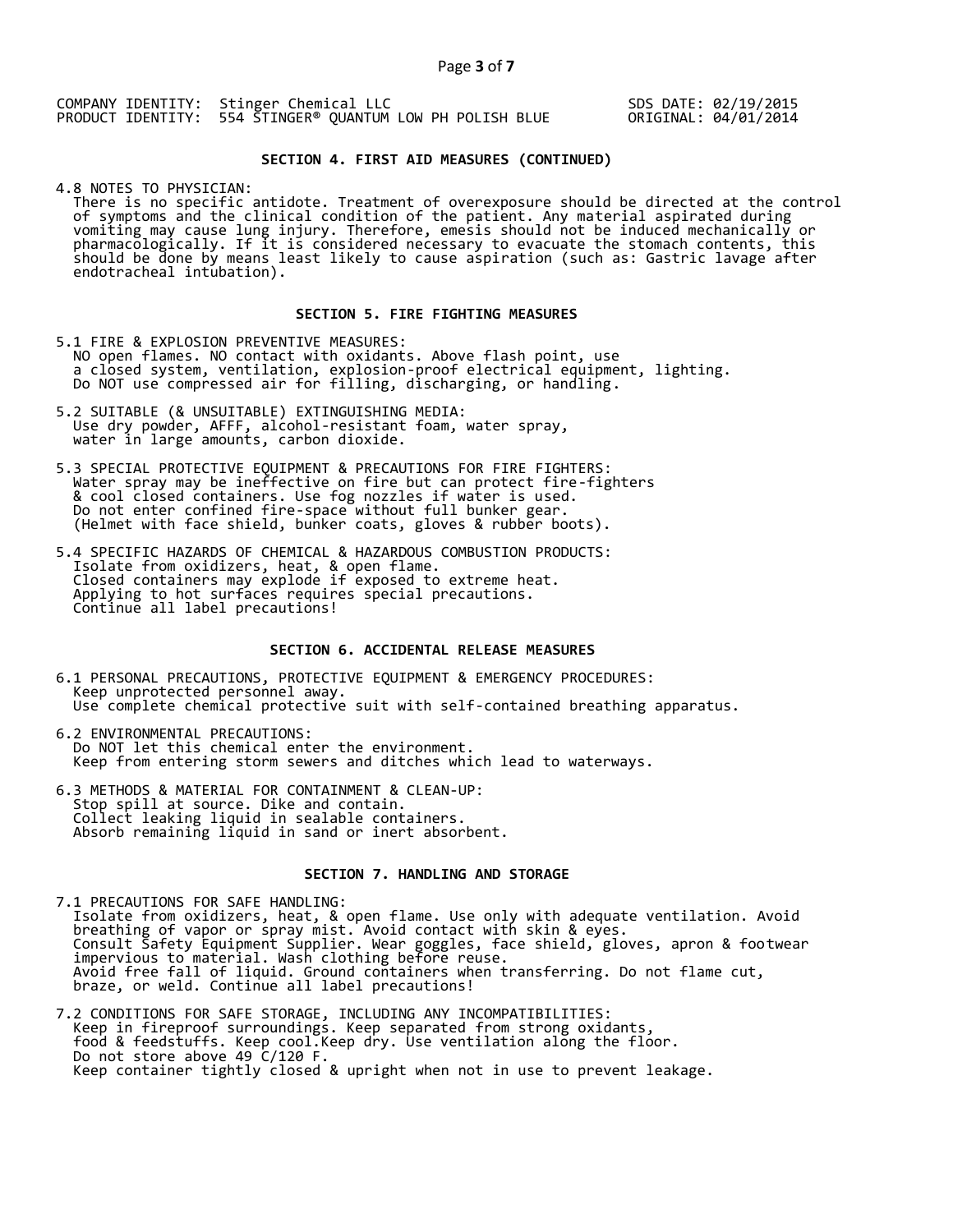COMPANY IDENTITY: Stinger Chemical LLC PRODUCT IDENTITY: 554 STINGER® QUANTUM LOW PH POLISH BLUE SDS DATE: 02/19/2015 ORIGINAL: 04/01/2014

#### **SECTION 8. EXPOSURE CONTROLS/PERSONAL PROTECTION 8.1 EXPOSURE LIMITS:**

| CAS#          |                          |                                          | TLV (ACGIH)             |
|---------------|--------------------------|------------------------------------------|-------------------------|
| 7732-18-5     | 231-791-2                | None Known                               | None Known              |
| 61789-40-0    |                          | None Known                               | None Known              |
|               |                          |                                          |                         |
|               |                          |                                          |                         |
|               |                          |                                          |                         |
| 68187-69-9    |                          | None Known                               | None Known              |
| $77 - 92 - 9$ | $\overline{\phantom{a}}$ | None Known                               | None Known              |
| 68081-81-2    | $\overline{\phantom{a}}$ | None Known                               | None Known              |
| 69430-37-1    |                          | None Known                               | None Known              |
| 60-00-4       | $\overline{\phantom{a}}$ | None Known                               | None Known              |
| 1643-20-5     |                          | None Known                               | None Known              |
| $57 - 55 - 6$ |                          | None Known                               | 1000 ppm                |
|               | $\overline{\phantom{a}}$ |                                          | 200 mg/m3               |
| 26172-55-4    |                          | None Known                               | None Known              |
|               | 64742-46-7               | <b>EINECS#</b><br>216-700-6<br>200-338-0 | TWA (OSHA)<br>200 mg/m3 |

 In addition, using manufacturers' data, based on EPA Method 311, the following EPA Hazardous Air Pollutants may be present in trace amounts (less than 0.1%): Cumene, Polycyclic Aromatics

# **8.2 APPROPRIATE ENGINEERING CONTROLS:**

 RESPIRATORY EXPOSURE CONTROLS A respiratory protection program that meets OSHA 29 CFR 1910.134 and ANSI Z86.2 requirements or European Standard EN 149 must be followed whenever workplace conditions warrant a respirator's use.

VENTILATION<br>LOCAL EXHAUST: LOCAL EXHAUST: Necessary MECHANICAL (GENERAL): Acceptable SPECIAL: None OTHER: None Please refer to ACGIH document, "Industrial Ventilation, A Manual of Recommended Practices", most recent edition, for details.

#### **8.3 INDIVIDUAL PROTECTION MEASURES, SUCH AS PERSONAL PROTECTIVE EQUIPMENT:**  PERSONAL PROTECTIONS:

 Wear OSHA Standard goggles or face shield. Consult Safety Equipment Supplier. Wear goggles, face shield, gloves, apron & footwear impervious to material. Wash clothing before reuse.

WORK & HYGIENIC PRACTICES:

 Provide readily accessible eye wash stations & safety showers. Wash at end of each workshift & before eating, smoking or using the toilet. Promptly remove clothing that becomes contaminated. Destroy contaminated leather articles. Launder or discard contaminated clothing.

| SECTION 9. PHYSICAL & CHEMICAL PROPERTIES                                                                                                                                                                                                  |                                                 |
|--------------------------------------------------------------------------------------------------------------------------------------------------------------------------------------------------------------------------------------------|-------------------------------------------------|
| APPEARANCE:                                                                                                                                                                                                                                | Liquid, BLUE                                    |
| ODOR:                                                                                                                                                                                                                                      | Alcohol                                         |
| ODOR THRESHOLD:                                                                                                                                                                                                                            | Not Available                                   |
|                                                                                                                                                                                                                                            |                                                 |
|                                                                                                                                                                                                                                            |                                                 |
|                                                                                                                                                                                                                                            |                                                 |
|                                                                                                                                                                                                                                            |                                                 |
|                                                                                                                                                                                                                                            |                                                 |
|                                                                                                                                                                                                                                            |                                                 |
|                                                                                                                                                                                                                                            |                                                 |
| UNIVERSITY (Neutrality):<br>MELTING POINT/FREEZING POINT:<br>MOLING RANGE (IBP,50%,Dry Point):<br>MOLING RANGE (IBP,50%,Dry Point):<br>FLASH POINT (TEST METHOD):<br>EVAPORATION RATE (n-Butyl Acetate=1):<br>LOWER FLAMMABILITY CLASSIFIC |                                                 |
| VAPOR PRESSURE (mm of Hg)@20 C                                                                                                                                                                                                             | 17.3                                            |
| VAPOR DENSITY (air=1):                                                                                                                                                                                                                     | 0.727                                           |
| GRAVITY @ 68/68 F / 20/20 C:                                                                                                                                                                                                               |                                                 |
| DENSITY:                                                                                                                                                                                                                                   | 1.028                                           |
| SPECIFIC GRAVITY (Water=1):                                                                                                                                                                                                                | 1.030                                           |
| POUNDS/GALLON:                                                                                                                                                                                                                             | 8.580                                           |
| WATER SOLUBILITY:                                                                                                                                                                                                                          | Appreciable                                     |
|                                                                                                                                                                                                                                            |                                                 |
|                                                                                                                                                                                                                                            | 254 C / 490 F                                   |
|                                                                                                                                                                                                                                            |                                                 |
| TOTAL VOC'S (TVOC)*:                                                                                                                                                                                                                       | 3.9 Vol% / 31.1 g/L / .2 Lbs/Gal                |
| NONEXEMPT VOC'S (CVOC)*:                                                                                                                                                                                                                   | 3.9 Vol% / 31.1 g/L / .2 Lbs/Gal                |
| HAZARDOUS AIR POLLUTANTS (HAPS):                                                                                                                                                                                                           | 0.064 Wt% /0.0 $\frac{1}{2}$ /L / 0.000 Lbs/Gal |
| NONEXEMPT VOC PARTIAL PRESSURE (mm of Hg @ 20 C)                                                                                                                                                                                           | 0.0                                             |
| VISCOSITY @ 20 C (ASTM D445):                                                                                                                                                                                                              | Not Available                                   |
| * Using CARB (California Air Resources Board Rules).                                                                                                                                                                                       |                                                 |
| COMPANY IDENTITY: Stinger Chemical LLC                                                                                                                                                                                                     |                                                 |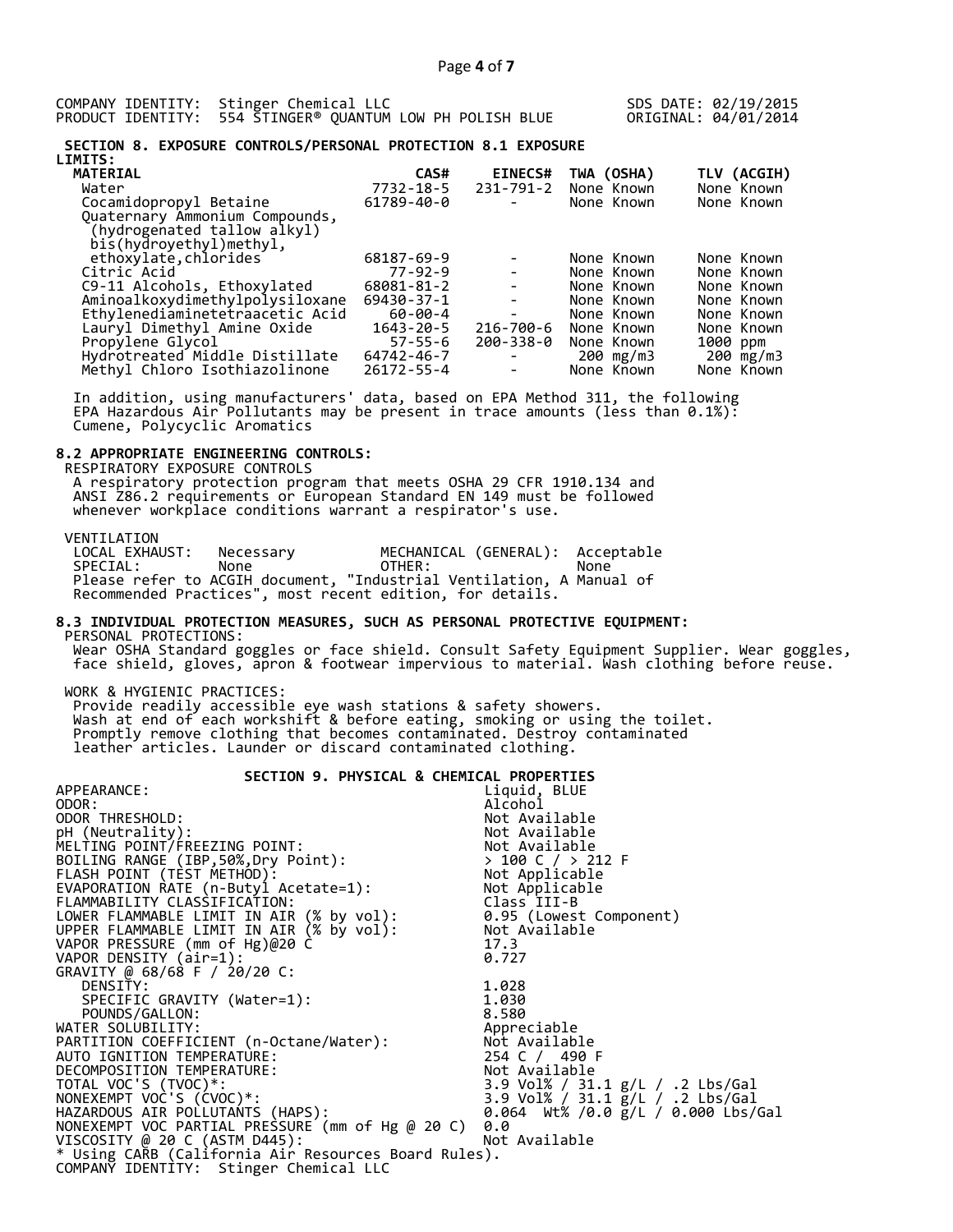PRODUCT IDENTITY: 554 STINGER® QUANTUM LOW PH POLISH BLUE

 SDS DATE: 02/19/2015 ORIGINAL: 04/01/2014

# **SECTION 10. STABILITY & REACTIVITY**

10.1 REACTIVITY & CHEMICAL STABILITY: Stable under normal conditions, no hazardous reactions when kept from incompatibles.

10.2 POSSIBILITY OF HAZARDOUS REACTIONS & CONDITIONS TO AVOID: Isolate from oxidizers, heat, & open flame.

10.3 INCOMPATIBLE MATERIALS: Reacts violently with strong oxidants, causing fire & explosion hazard.

10.4 HAZARDOUS DECOMPOSITION PRODUCTS: Carbon Monoxide, Carbon Dioxide from burning.

10.5 HAZARDOUS POLYMERIZATION: Will not occur.

# **SECTION 11. TOXICOLOGICAL INFORMATION**

#### **11.1 ACUTE HAZARDS**

 11.11 EYE & SKIN CONTACT: Primary irritation to skin, defatting, dermatitis. Primary irritation to eyes, redness, tearing, blurred vision. Liquid can cause eye irritation. Wash thoroughly after handling.

11.12 INHALATION:

 Anesthetic. Irritates respiratory tract. Acute overexposure can cause serious nervous system depression. Vapor harmful.

11.13 SWALLOWING:

 **ASPIRATION HAZARD!** Harmful or fatal if swallowed. Do NOT induce vomiting. If spontaneous vomiting occurs, keep victim's head below the waist to prevent aspiration. Swallowing can cause abdominal irritation, nausea, vomiting & diarrhea. The symptoms of chemical pneumonitis may not show up for a few days.

## **11.2 SUBCHRONIC HAZARDS/CONDITIONS AGGRAVATED**

 MEDICAL CONDITIONS AGGRAVATED BY EXPOSURE: Pre-existing disorders of any target organs mentioned in this Document can be aggravated by over-exposure by routes of entry to components of this product. Persons with these disorders should avoid use of this product.

# **11.3 CHRONIC HAZARDS**

 11.31 CANCER, REPRODUCTIVE & OTHER CHRONIC HAZARDS: Leukemia been reported in humans from Benzene. This product contains less than 1 ppm of Benzene. Not considered hazardous in such low concentrations. Absorption thru skin may be harmful. Depending on degree of exposure, periodic medical examination is indicated.

11.32 TARGET ORGANS: May cause damage to target organs, based on animal data.

11.33 IRRITANCY: Irritating to contaminated tissue.

11.34 SENSITIZATION: No component is known as a sensitizer.

11.35 MUTAGENICITY: No known reports of mutagenic effects in humans.

11.36 EMBRYOTOXICITY: No known reports of embryotoxic effects in humans.

11.37 TERATOGENICITY: No known reports of teratogenic effects in humans.

11.38 REPRODUCTIVE TOXICITY: No known reports of reproductive effects in humans.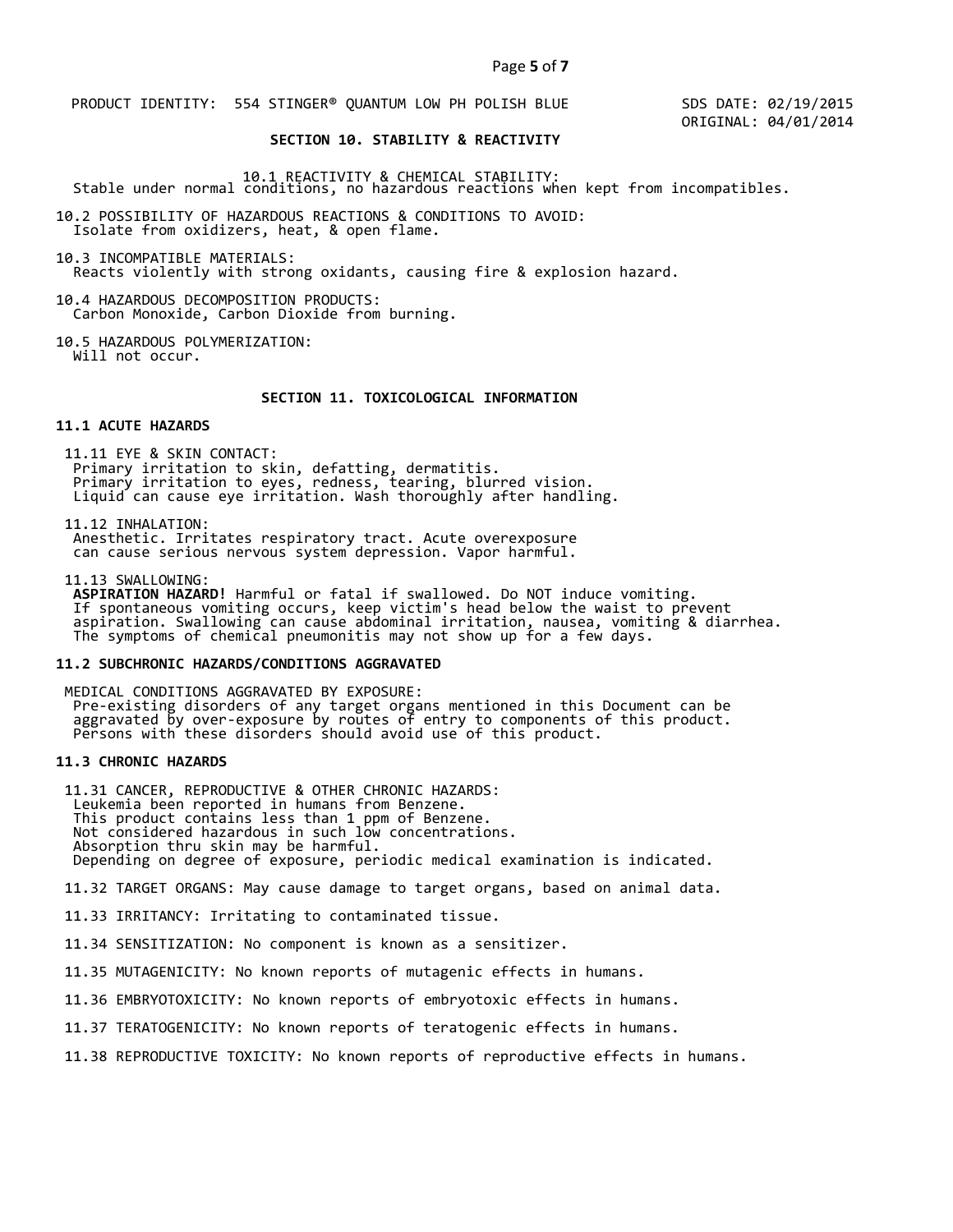COMPANY IDENTITY: Stinger Chemical LLC PRODUCT IDENTITY: 554 STINGER® QUANTUM LOW PH POLISH BLUE SDS DATE: 02/19/2015 ORIGINAL: 04/01/2014

# **SECTION 11. TOXICOLOGICAL INFORMATION (CONTINUED)**

 A MUTAGEN is a chemical which causes permanent changes to genetic material (DNA) such that the changes will propagate across generational lines. An EMBRYOTOXIN is a chemical which causes damage to a developing embryo (such as: within the first 8 weeks of pregnancy in humans), but the damage does not propagate across generational lines. A TERATOGEN is a chemical which causes damage to a developing fetus, but the damage does not propagate across generational lines. A REPRODUCTIVE TOXIN is any substance which interferes in any way with the reproductive process.

### **11.4 MAMMALIAN TOXICITY INFORMATION**

| <b>MATERIAL</b>                         | CAS# | <b>EINECS#</b> | LOWEST KNOWN LETHAL DOSE DATA |
|-----------------------------------------|------|----------------|-------------------------------|
|                                         |      |                | LOWEST KNOWN LD50 (ORAL)      |
| Ouaternary Ammonium Chloride 68187-69-9 |      | $\sim$ $\sim$  | 720.0 mg/kg(Rats)             |

# **SECTION 12. ECOLOGICAL INFORMATION**

#### **12.1 ALL WORK PRACTICES MUST BE AIMED AT ELIMINATING ENVIRONMENTAL CONTAMINATION.**

12.2 EFFECT OF MATERIAL ON PLANTS AND ANIMALS: This product may be harmful or fatal to plant and animal life if released into the environment. Refer to Section 11 (Toxicological Information) for further data on the effects of this product's components on test animals.

12.3 EFFECT OF MATERIAL ON AQUATIC LIFE: The most sensitive known aquatic group to any component of this product is: Goldfish 250 ppm or mg/L (24 hour exposure). Keep out of sewers and natural water supplies. Environmental effects of the substance have not been investigated adequately.

12.4 MOBILITY IN SOIL Mobility of this material has not been determined.

12.5 DEGRADABILITY This product is partially biodegradable.

12.6 ACCUMULATION Bioaccumulation of this product has not been determined.

#### **SECTION 13. DISPOSAL CONSIDERATIONS**

Processing, use or contamination may change the waste disposal requirements. Do not dispose of on land, in surface waters, or in storm drains. Waste should be recycled or disposed of in accordance with regulations. Large amounts should be collected for reuse or consigned to licensed hazardous waste haulers for disposal. **ALL DISPOSAL MUST BE IN ACCORDANCE WITH ALL FEDERAL, STATE, PROVINCIAL, AND LOCAL REGULATIONS. IF IN DOUBT, CONTACT PROPER AGENCIES.** 

# **SECTION 14. TRANSPORT INFORMATION**

MARINE POLLUTANT: No DOT/TDG SHIP NAME: Not Regulated DRUM LABEL:<br>IATA / ICAO: IATA / ICAO: Not Regulated<br>IMO / IMDG: Not Regulated Not Regulated EMERGENCY RESPONSE GUIDEBOOK NUMBER: None

 **SECTION 15. REGULATORY INFORMATION** 



**15.1 EPA REGULATION: SARA SECTION 311/312 HAZARDS: Acute Health** 

All components of this product are on the TSCA list. SARA Title III Section 313 Supplier Notification This product contains the indicated <\*> toxic chemicals subject to the reporting requirements of Section 313 of the Emergency Planning & Community Right-To-Know Act of 1986 & of 40 CFR 372. This information must be included in all MSDSs that are copied and distributed for this material.